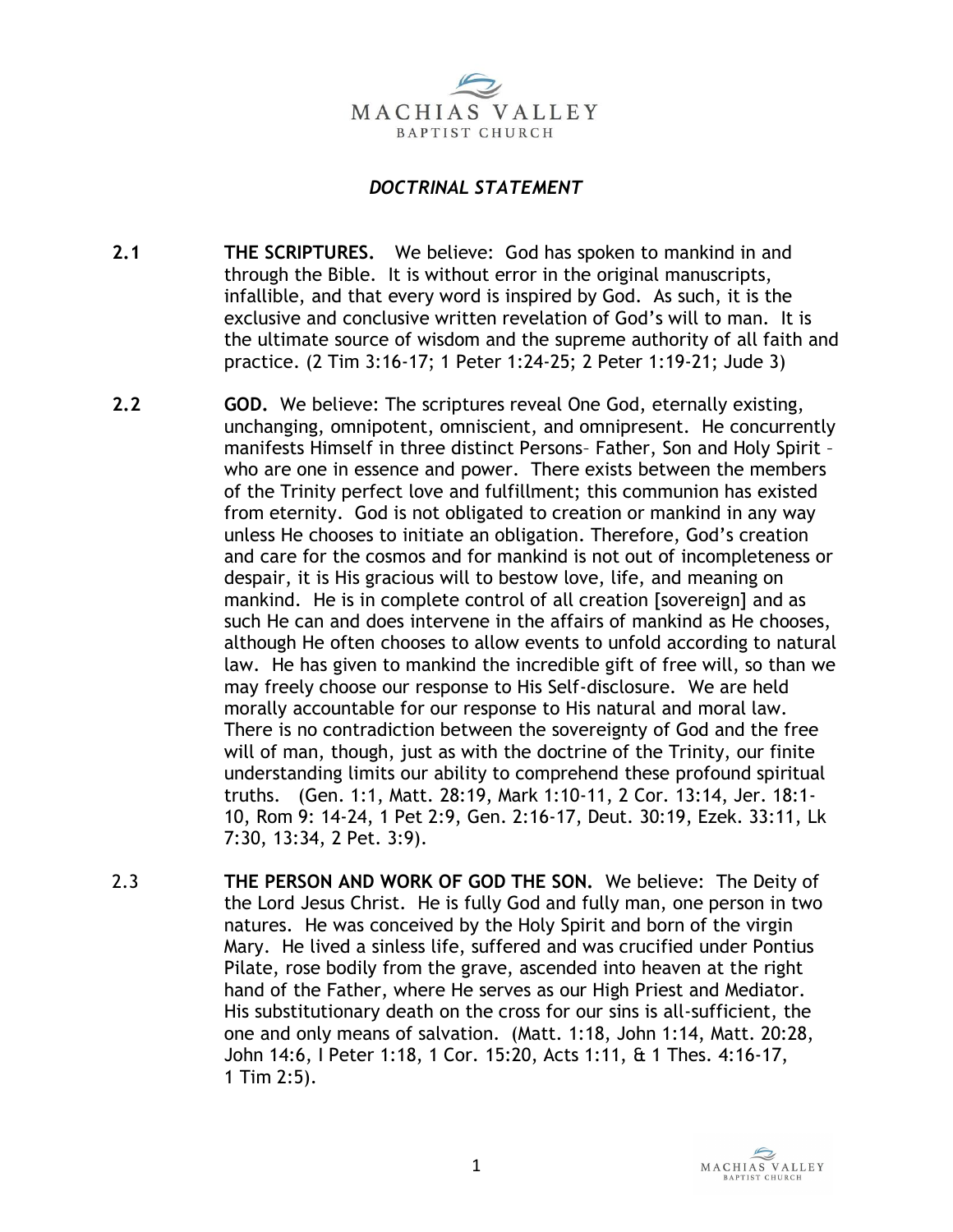- 2.4 **GOD THE HOLY SPIRIT**. We believe: The Holy Spirit is a Person, possessing all the distinctive Divine attributes. He is the Administrator of the things of God – convincing, revealing truth, and restraining evil. As promised by Jesus, the Holy Spirit fully indwells every believer at the moment of salvation, energizing them in matters of prayer and service. He imparts spiritual gifts to believers uniquely, based on His Divine prerogative. (John 7:37-39, Rom 12: 3-8, 2 Thes. 2:7)
- 2.5 **MAN AND CREATION.** We believe: The creation account in the book of Genesis accurately describes God's creative actions, including the creation of the cosmos out of nothing. God both made and sustains the universe, thus all mankind partakes of His common grace. God made man in His own image. Man came into the world by direct creation of God and neither by evolution nor any other natural process. The Scriptures record of the fall of man through willful disobedience to God. Man, both by nature and by choice, is "dead in trespasses and sins." However, God loves mankind and sent his Son to die for our sins. In fact, we are the Father's gift to the Son and the Father knows how to give good gifts. (Gen. 1:26, 9:6; John 1: 1-3, Luke 7:30, Rom. 5:12; Psalm 51:5, Psalm 105, Matt. 5:45; 7:11; John 17: 11, 20-21).
- 2.6 **SALVATION**. We believe: Salvation is by Grace through Faith, wholly apart from human merit or effort. Every individual is a sinner by birth and by choice and, therefore, must exercise personal faith in the redeeming work of Christ on the cross in order to be saved. Once a person commits their life to Jesus Christ, exercising repentance and saving faith, that person is saved for all eternity, "passed from death unto life" and "shall not come into condemnation," although continued willful disobedience can lead to Divine discipline. (Eph. 2:8, 9, Titus 3:5, Psalm 51:5, Rom. 3:23, 10:9-10, John 5:24, 1 Cor. 3:15).
- 2.7 **SATAN.** We believe: Satan exists as an evil, personal being. He is the avowed enemy of God and mankind - a subordinate, created angelic being who attempted equality with God and was cast out of heaven for his sin. His ultimate eternal destiny is to be judged by Jesus Christ and cast into the lake of fire. (Is. 14:12-15, Matt. 13:39, John 8:44, Eph. 2:2, Rev. 20:10).
- **2.8 HEAVEN AND HELL**. We believe: There is a heaven of eternal joy for all whose names are found written in the Lamb's Book of Life and that admission therein is based solely on faith in the Lord Jesus Christ. There is eternal separation and conscious suffering in the lake of fire for all who reject the free gift of salvation through faith in the Lord Jesus Christ and whose names are thus not found written in the Lamb's Book of Life. Jesus Christ is the judge and final authority on the eternal destiny of every person ever born. (John 5:22, John 5:28, Rev. 21:1-8).